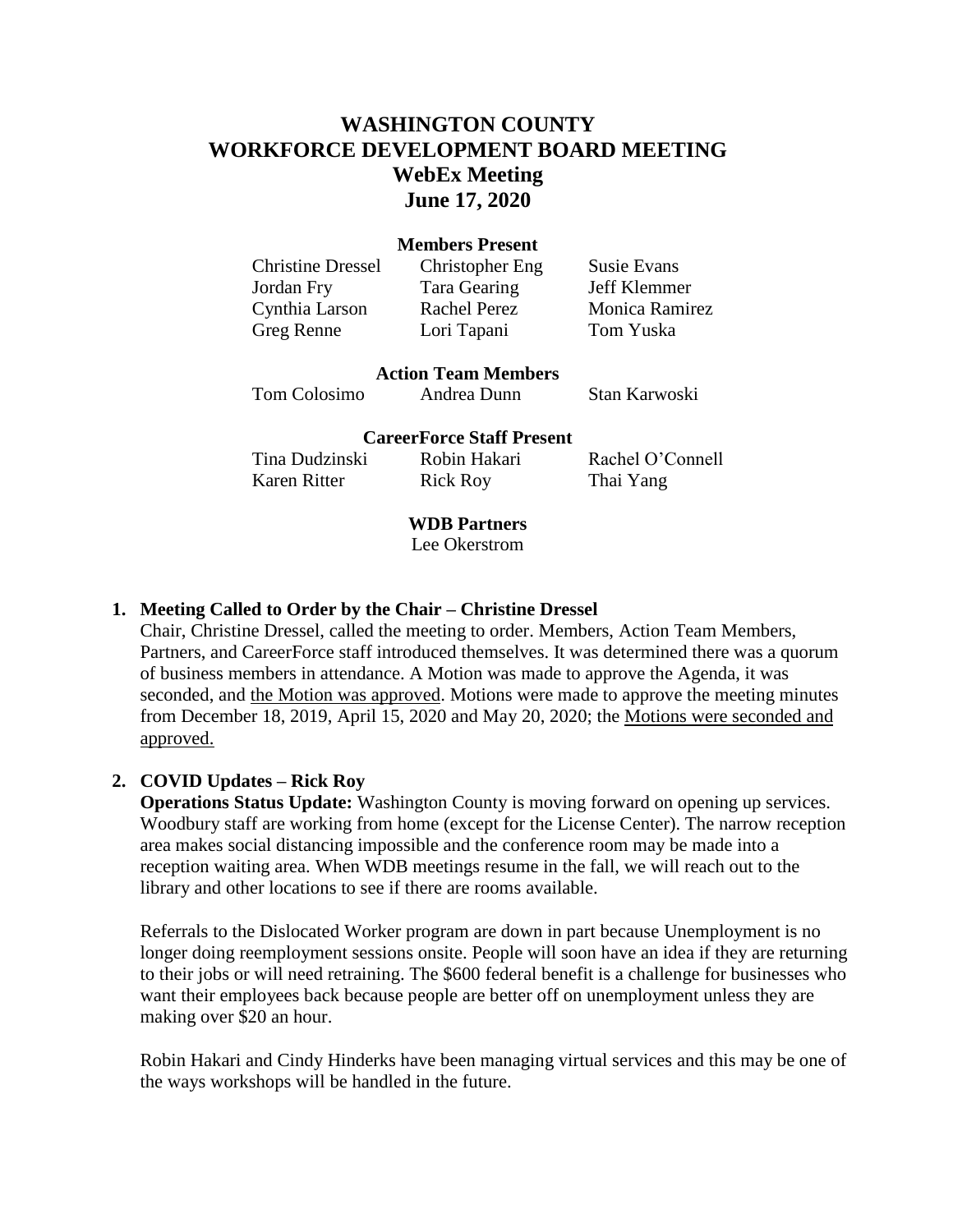*Chris Dressel: Are you seeing examples of fraud with unemployment?* Robin Hakari replied she has heard reports from the community but not experienced it directly. Some people have received letters claiming to be from Unemployment that were not from the Unemployment office.

Susie Evans: What about teachers who have a contract but are afraid to return to work? Rick Roy said the chambers in Washington County did a workshop with a law firm which outlined the rights of workers and employers. For example, an employer cannot target a protected class (such as an older worker) in determining if they should go back to work. Those with underlying health conditions may get a workplace modification. Chris Eng added over 100 people attended and the workshop will be repeated soon. *Jordan Fry* advised teachers reach out to their union representative if they are having problems with their employer.

*Monica Rameriz:* Century College will have different versions of classes coming back with face-to-face classes having the option of Zoom. Faculty members who feel compromised will have other options. Enrollment is down right now but fall enrollment is robust.

*Chris Eng:* The State Legislature has come to an agreement on the amount of federal CARES Act money that will be distributed to the counties and cities in the state. Washington County may receive \$31 million; this is in addition to what cities can receive. Some money can be used to help small businesses reopen with improvements such as modifications for social distancing. The money will be in the form of a grant and distributed through the Open for Business program.

*Commissioner Karwoski:* It will be a priority for the County Board to help small business as well as meet the needs of social services. The County is looking forward to getting the money to help with the budget and will make good decisions on its use.

**HEROS Update:** Rick Roy said the Board approved a new letter that will be signed and sent to elected officials. The HEROS Act passed the House and the Senate will make a counter proposal.

# **3. Documents, Plans and Other Updates – Rick Roy**

**Memorandum of Understanding Approval (MOU) (Vote required):** The Federal monitors who visited in March were impressed with how we operate but required more clarity. In the MOU, we need to specify which partners delivering the programs were on site. The Community Service Block Grant and Housing and Urban Development were removed because they have no employment component. Referrals will be more purposeful with staff contacting the partner directly rather than giving the client a phone number. More detail is needed on how we make programs accessible to people with disabilities. Other changes include more direct citations to the law and a cleaner signature page. A Motion was made to approve the MOU, it was seconded, and the Motion was approved.

**Board Membership Policy Approval (Vote required):** Under WIOA, private sector WDB members must reside or have a business in Washington County. The intent of the policy is the employer hires from the local area and is engaged with the community. This is an issue for northern Washington County which is more rural. For example, Lori Tapani's business,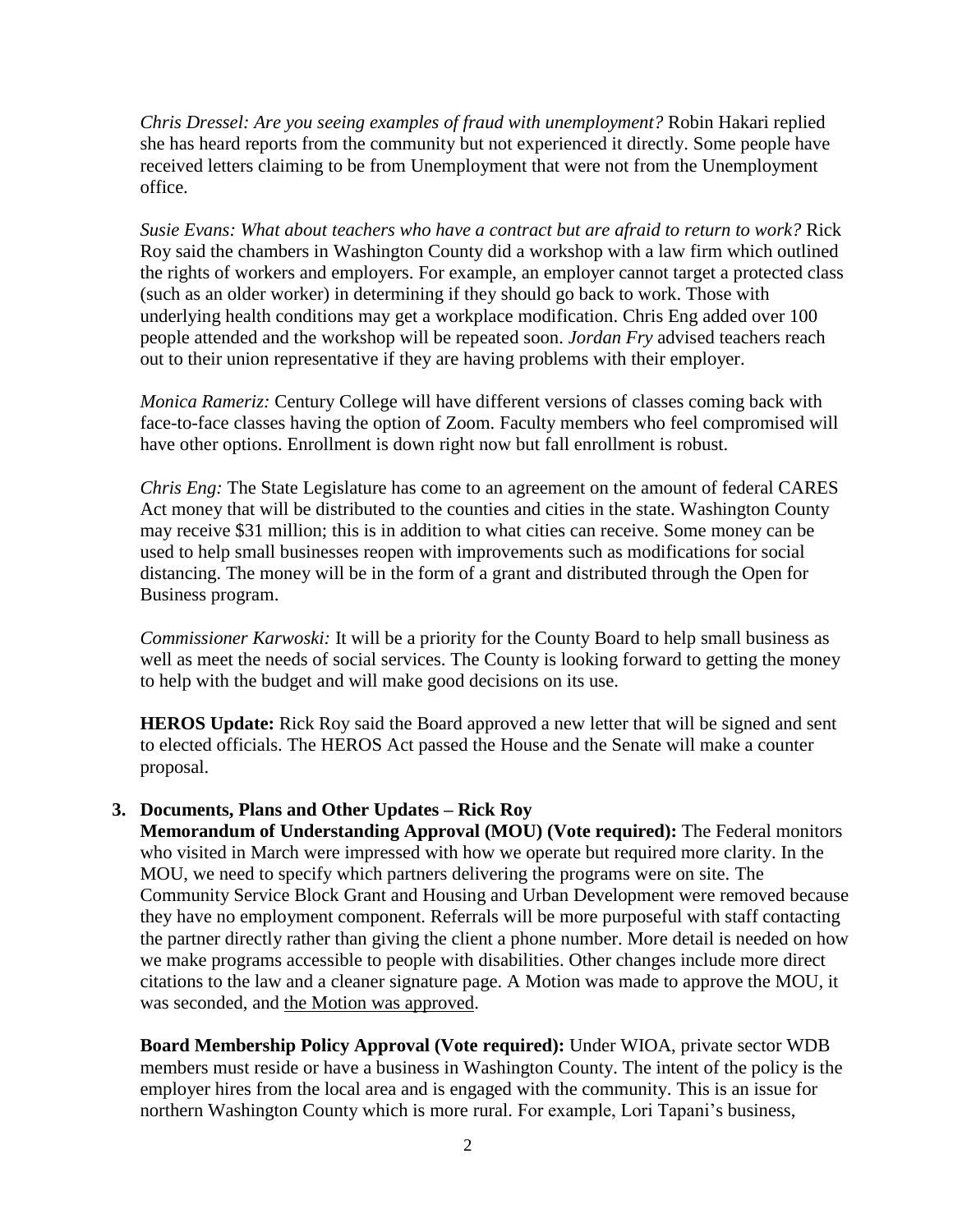Wyoming Machine, is five miles out of Washington County but she hires from the area and is engaged with the Forest Lake High School.

Rick raised the issue with the federal monitors about that citation to the law. He proposed the County Commissioner can approve one WDB member per category that meets the requirements. This policy will be submitted to the State Association's "Gang of Eight" for statewide approval. A letter will be added to the WDB application attesting that the business hires from the County and is involved in the community. The policy will also be added to the WDB Bylaws. A Motion was made to approve the Board Membership policy, it was seconded, and the Motion was approved.

**Bylaws Update (Vote required):** The only change to the Bylaws is the incorporation of the language about the Board Membership Policy. A Motion was made to approve the Bylaws as amended, it was seconded, and the Motion was approved.

**Board Member Application Process (Vote required):** Private sector appointees are required to have decision making authority such as hiring for their company. If someone does not have that authority, they can still join the Board but need a letter giving them permission to represent another person from their company who has decision making authority.

*Chris Dressel*: What if a person from Washington County could not get on the Board because of members outside the county? Rick replied 19 is the minimum number of Board members, but we can add more as long as 50% are from business and 20% from labor. Anyone can participate by being on an Action Team.

*Jeff Klemmer* suggested a letter be created in advance to speed up the process.

A Motion was made to accept the change in the Board Member Application process, it was seconded, and the Motion was approved.

**Remaining Issues from Monitor Visit:** Mike Dophin, Metronic, and Julie Stromin, Renewal by Andersen, are in the process of joining the Board. We need one more member and have asked for 90 days to complete that requirement. The other issue is we can't monitor ourselves and have asked if DEED can be in that role. We need an agreement with DEED and Rick with meet with Marc Majors, Employment and Training program director to comply with that requirement.

**GANT Chart Review and Feedback:** Rick would like to meet with the Board Chair, Committee Chairs and staff this summer to review the chart. Covid-19 changed many of the things we were planning to do. The Board's oversight responsibilities are getting done, the Bylaws are completed, and Board membership is ongoing. The state will address the Local Plan this fall and negotiations on performance are underway with the Department of Labor (DOL).

The Oversight Action Team has been effective in keeping communication going between the teams. The Career Pathways Action Team was going to do an assessment on what the schools are doing but was unable to complete it because of Covid-19. Adesewa Adasiji from DEED is working on a Health Care Initiative which will be followed by a Manufacturing Initiative this